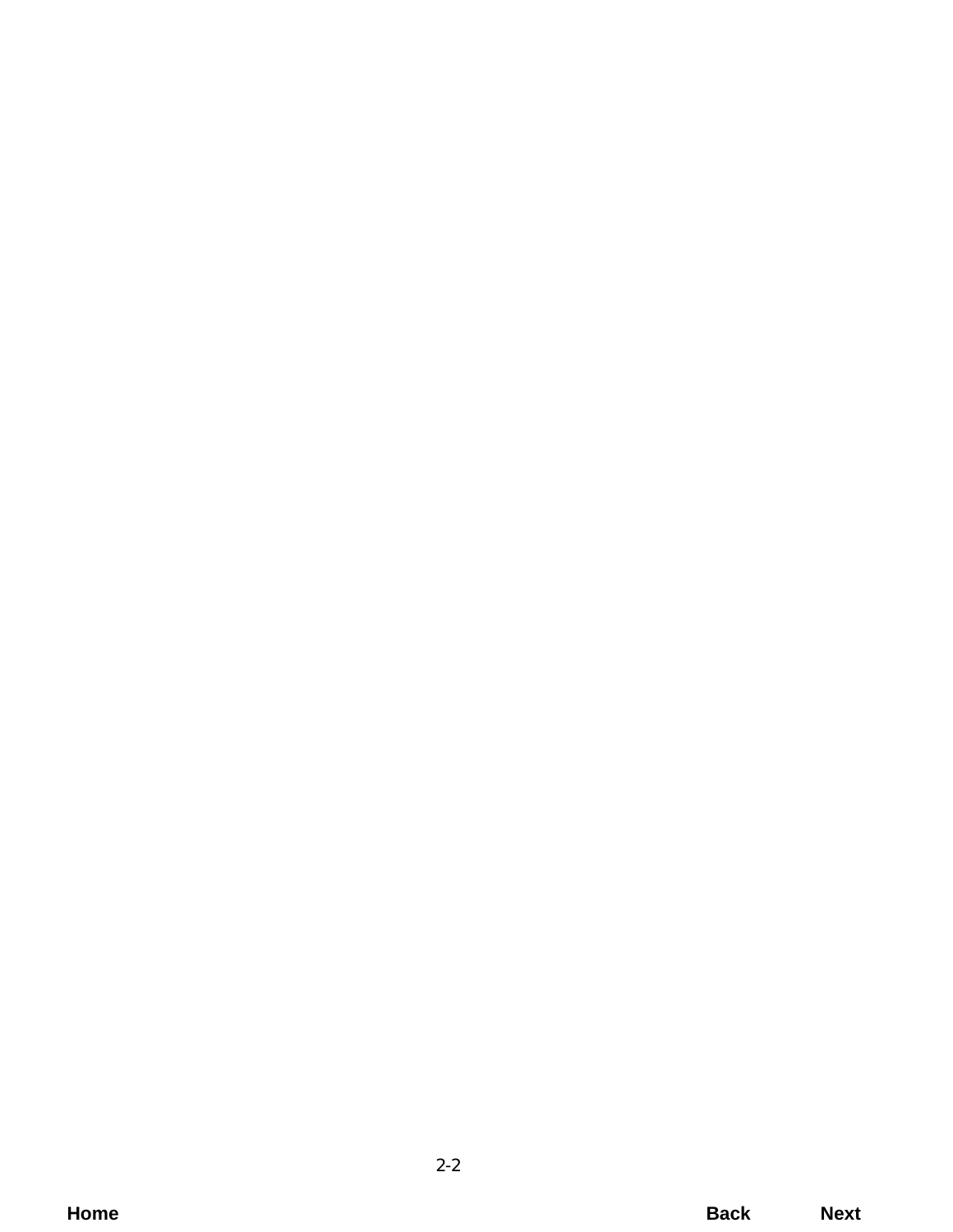# **Prohibiting Cats as Nuisances and Running at Large**

#### <span id="page-2-0"></span>**§2-101. Purpose**.

The purpose of this Part is to provide reasonable regulations for the identification, control, care and maintenance of cats in the Borough of Clarks Green. It is recognized by the Borough Council that cats are generally excellent pets, but they can become a nuisance if not properly maintained. This Part is not intended to impair, restrict or otherwise interfere with the relationship that exists between owners and their pets; however, it is necessary that these owners exercise responsibility in the care and maintenance of their animals so that other residents in the Borough of Clarks Green are not offended or unreasonably inconvenienced.

(*Ord. 4-1999*, 10/11/1999, §1)

#### **§2-102. Definitions**.

As used in this Part, the following terms shall have the meanings indicated:

*Cat* - any animal of the feline species.

*Owner* - any person, group of persons, partnership or corporation keeping, harboring or feeding a cat for more than 48 hours. This provision shall not include a person who feeds a cat on behalf of an owner at the owner's request to accommodate the owner's temporary needs.

*Person* - an individual, firm, partnership, operation or association of persons.

*At large* - any cat when it is off the property of its owner and not restrained by a competent person.

(*Ord. 4-1999*, 10/11/1999, §2)

### **§2-103. Responsibility of Owner**.

It shall be the responsibility and duty of every owner of any cat (a) to exercise and maintain such degree of care and control over the cat that it does not become a nuisance, as set forth in this Part, within the confines of the Borough; and (b) to affix an identification tag indicating the cat owner's name, address and telephone number to the cat's collar which must be worn at all times.

(*Ord. 4-1999*, 10/11/1999, §3)

### **§2-104. Nuisances**.

A cat shall become a nuisance whenever it shall engage in or commit any of the following actions within the Borough:

A. To run at large upon the public streets of the Borough of Clarks Green or upon the property other than property of the owner or keeper of the cat.

- B. Kill, injure or threaten injury to persons, animals or birds.
- C. Injure property, including lawns, flowers, shrubs and trees.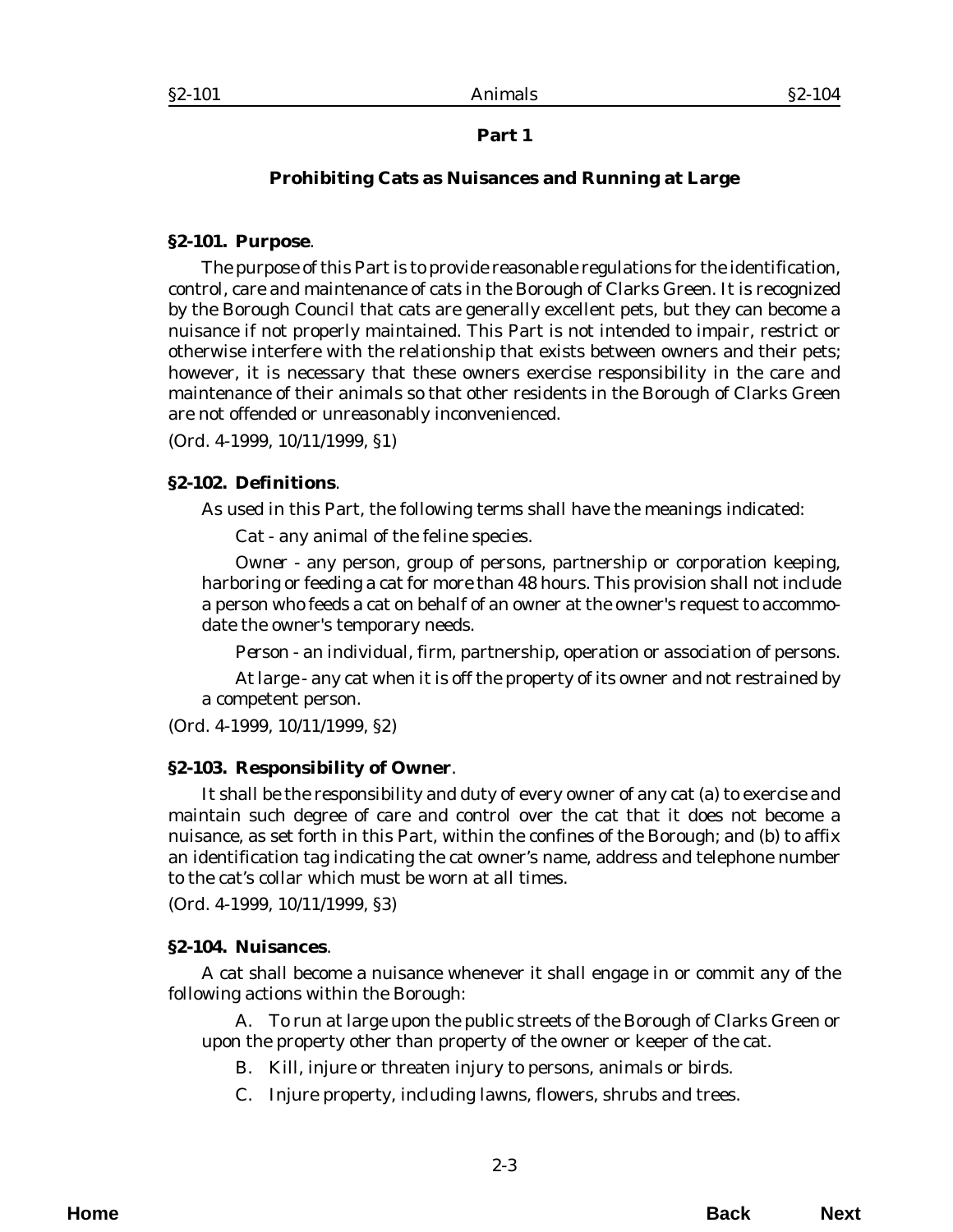D. Upset or otherwise interfere with garbage receptacles.

<span id="page-3-0"></span>E. Be kept or placed by its owner under cruel, unsanitary or otherwise inhumane conditions, or be abandoned by its owner.

F. Defecate, urinate, dig or otherwise damage property other than the property of the owner of the cat.

G. Engage in loud or habitual crying or whining or conduct itself in such a manner as to unreasonably and habitually disturb the comfort or repose of any person other than the owner of such cat.

(*Ord. 4-1999*, 10/11/1999, §4)

#### **§2-105. Apprehension**.

Whenever a cat has been apprehended for violations of §2-204 herein, the police or other authorized agency shall notify the owner or owners of such cat of said apprehension, notifying said owner or owners that they have violated the provisions of this Part, and issue a warning for the first offense. After the first offense warning, the police or other authorized agency may issue a citation to such person, charging a violation of this Part as a summary offense.

(*Ord. 4-1999*, 10/11/1999, §5)

#### **§2-106. Violations and Penalties**.

An owner of a cat violating any provision of this Part, upon conviction thereof, shall be sentenced to pay a fine of not more than \$1,000 plus costs and, in default of payment of said fine and costs, to a term of imprisonment not to exceed 30 days. Each day that a violation of this Part continues shall constitute a separate offense.

(*Ord. 4-1999*, 10/11/1999, §7; as amended by *Ord. 3-2005*, 10/10/2005)

### **§2-107. Legislative Authority**.

This Part is enacted by the Borough Council of the Borough of Clarks Green pursuant to §§1202(6) and (13) of the Borough Code of Pennsylvania, 53 P.S. §46202(6) and (13), 3 P.S. §459-101 *et seq*., and any other applicable statutes or laws of the Commonwealth of Pennsylvania.

(*Ord. 4-1999*, 10/11/1999, §8)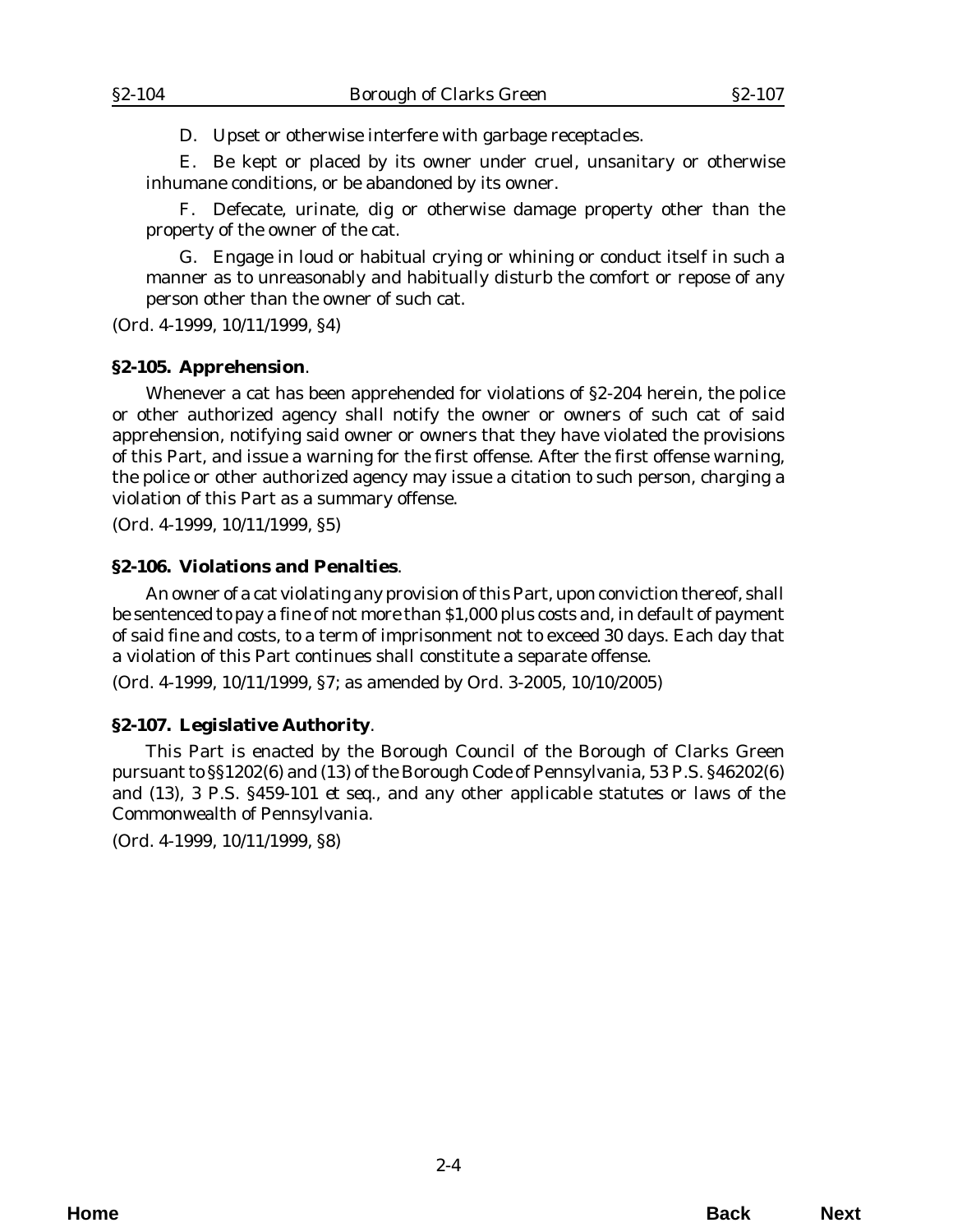#### **Animal Noise**

#### <span id="page-4-0"></span>**§2-201. Intent and Purpose**.

The Borough Council of the Borough of Clarks Green, finding that excessive levels of sound are detrimental to the physical, mental and social well-being of the people as well as to their comfort, living conditions, general welfare and safety and well-being and, therefore, a public health and welfare hazard, hereby declares it to be necessary to provide for the greater control and more effective regulation of excessive sound and the sources of excessive sound within the Borough.

(*Ord. 3-2005*, 10/10/2005)

#### **§2-202. Noise Disturbance**.

It shall be illegal within the Borough for any person or persons to own, possess, harbor or control any animal or bird which makes any noise continuously and/or incessantly for a period of 10 minutes or makes such noise intermittently for ½ hour or more to the disturbance of any person any time of the day or night regardless of whether the animal or bird is physically situated in or upon private property, said noise being a nuisance; provided, that at the time the animal or bird is making such noise no person is trespassing or threatening to trespass upon private property in or upon which the animal or bird is situated nor is there any other legitimate cause which justifiably provoked the animal or bird.

(*Ord. 3-2005*, 10/10/2005)

### **§2-203. Exceptions**.

This Part shall not be deemed to prohibit or otherwise declare unlawful any agricultural operations protected from nuisance suits by the Act of June 10, 1982, P.L. 454, No. 133, §1 *et seq*., 3 P.S. §951 *et seq*.

(*Ord. 3-2005*, 10/10/2005)

#### **§2-204. Penalties**.

Any person, firm or corporation who shall violate any provision of this Part shall, upon conviction thereof, be sentenced to pay a fine of not more than \$1,000 plus costs and, in default of payment of said fine and costs, to imprisonment for a term not to exceed 30 days.

(*Ord. 3-2005*, 10/10/2005)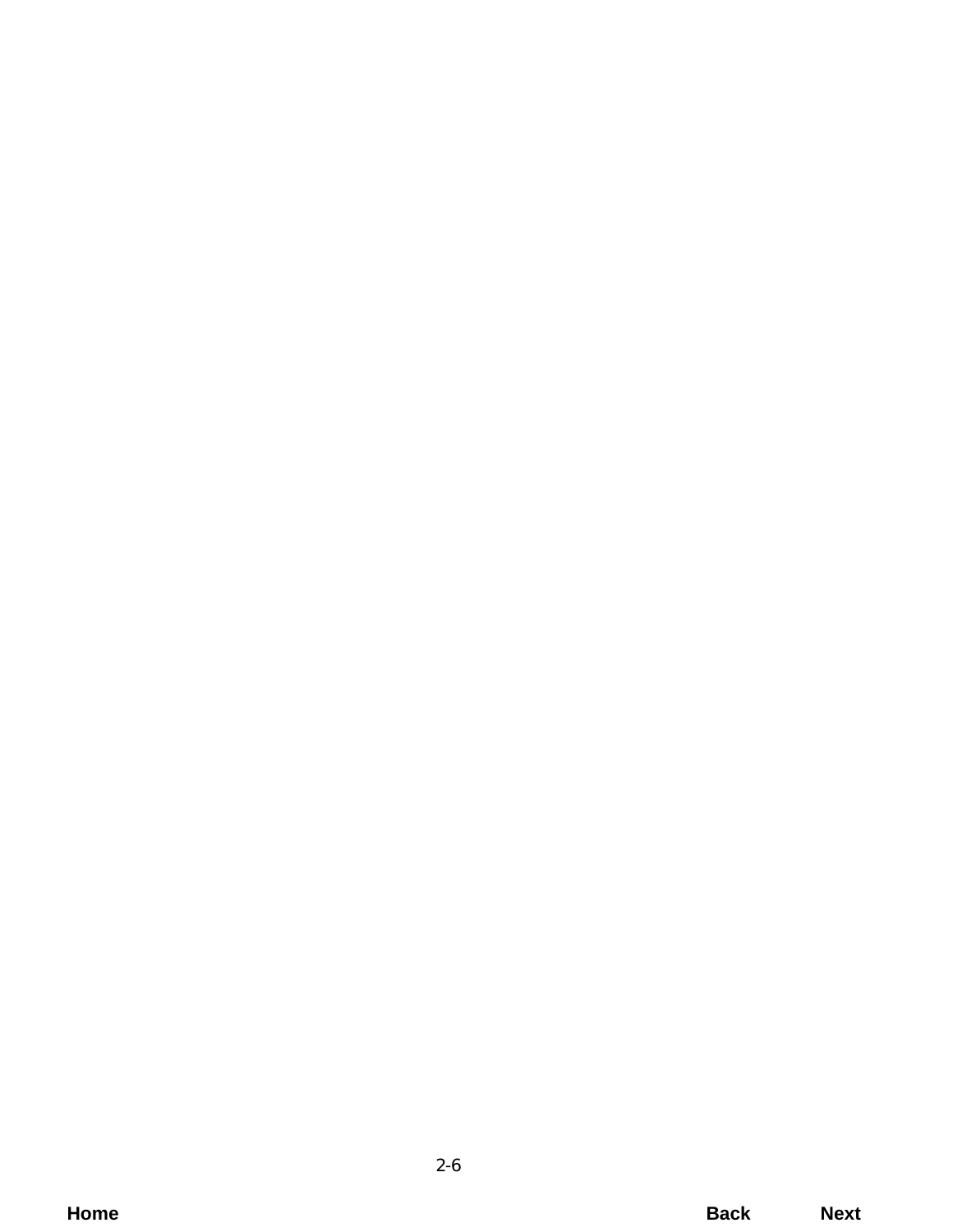# **Disposal of Animal Feces**

#### <span id="page-6-0"></span>**§2-301. Animal Defecation on Public and Private Property Restricted**.

No person, having possession, custody or control of any animal shall knowingly or negligently permit any dog or other animal to commit any nuisance, i.e., defecation or urination, upon any gutter, street, driveway, alley, curb or sidewalk in the Borough, or upon the floors or stairways of any building or place frequented by the public or used in common by the tenants, or upon the outside walls, walkways, driveways, alleys, curbs or stairways of any building abutting on a public street or park, or upon the grounds of any public park or public area, or upon any private property other than the property of the owner of such animal.

(*Ord. 3-2005*, 10/10/2005)

### **§2-302. Disposal of Animal Feces**.

Any person having possession, custody or control of any dog or other animal which commits a nuisance, i.e. defecation or urination, in any area other than the private property of the owner of such dog or other animal, as prohibited in §2-301 shall be required to immediately remove any feces from such surface and either:

A. Carry same away for disposal in a toilet.

B. Place same in a nonleaking container for deposit in a trash or litter receptacle.

(*Ord. 3-2005*, 10/10/2005)

### **§2-303. Dogs Accompanying Blind or Handicapped Persons Exempted**.

 The provisions of §§2-301 and 2-302 hereof shall not apply to a guide dog accompanying any blind persons, or to a dog used to assist any other physically handicapped person.

(*Ord. 3-2005*, 10/10/2005)

### **§2-304. Penalties**.

Any person, firm or corporation who shall violate any provision of this Part shall, upon conviction thereof, be sentenced to pay a fine of not more than \$1,000 plus costs and, in default of payment of said fine and costs, to a term of imprisonment not to exceed 30 days.

(*Ord. 3-2005*, 10/10/2005)